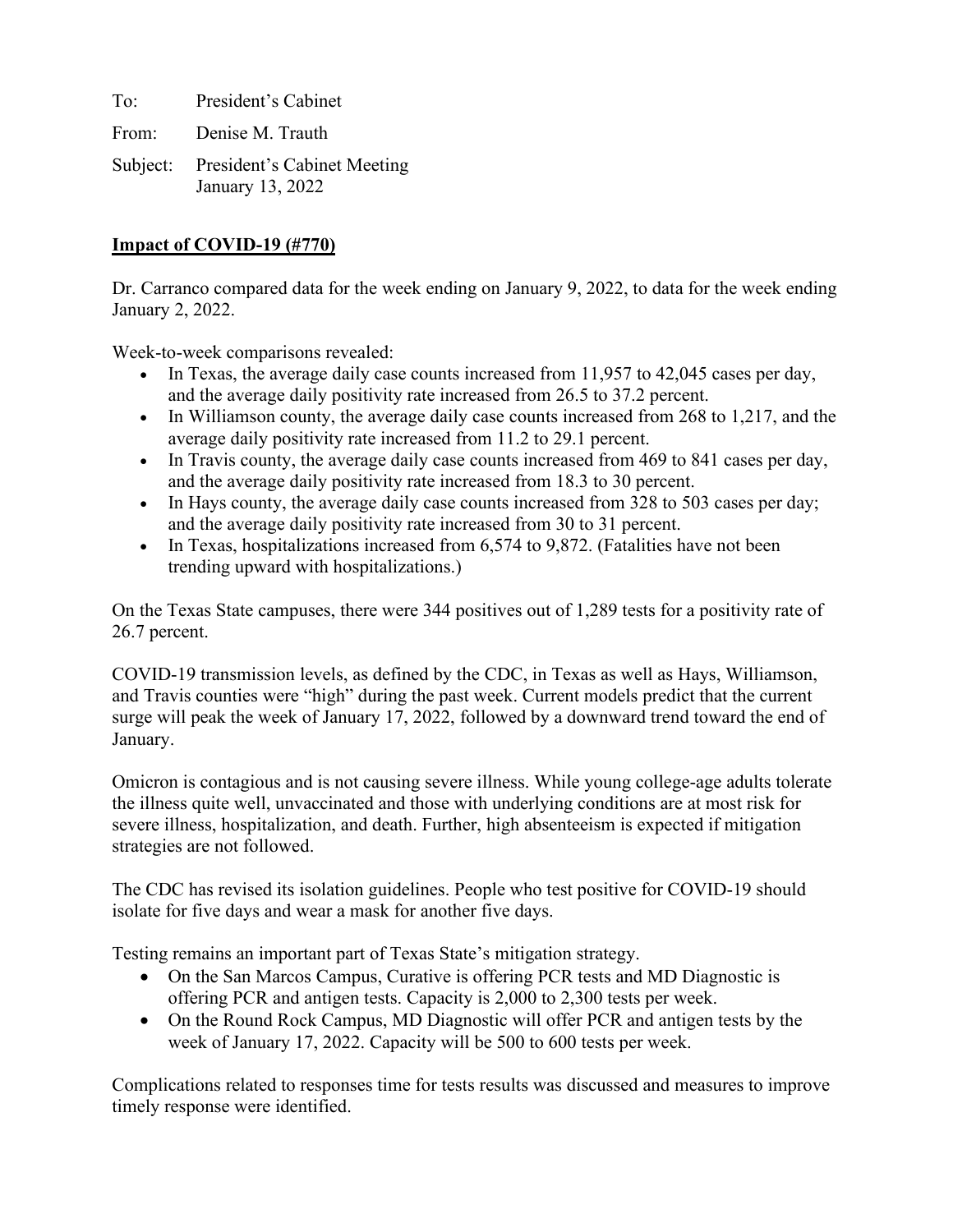Students living in residence halls will be required to provide a negative COVID-19 test prior to returning this spring semester. The verification process has been automated; students will be asked to upload their test results via a portal.

Student-athletes must provide proof of a negative test result prior to their return, as well.

Mr. Coryell summarized the Sun Belt Conference's testing protocol. Fully vaccinated athletes who have yet to receive the booster are required to undergo regular testing.

The Biden Administration testing initiatives were discussed.

Traditional contact tracing may no longer be effective due to the higher number of cases anticipated, the shorter incubation period of the Omicron variant, and delays in reporting to Bobcat Trace. The local public health department no longer conducts contact tracing except in rare situations, such as a nursing home outbreak. Texas State's approach to contact tracing will be automated to manage the surge in cases. Modifications will be in place prior to the return of in-person classes. Messaging of contact tracing updates is forthcoming.

High quality face masks, such as KN95 or surgical masks, can significantly reduce the risk of becoming infected if exposed. The logistics of ordering and distributing masks were discussed. Masks can be ordered easily by departments and paid for using department funds. Ordering COVID-19 related supplies by departments/units has been a common practice during the COVID-19 epidemic.

Dr. Carranco will reconvene the health, wellness, and safety work group to discuss how Texas State can create an environment where its students, faculty, and staff can learn, live, work, and thrive with COVID-19.

# **2023-2029 University Plan**

Guest Dr. Beth Wuest, Associate Vice President for Institutional Effectiveness, discussed with Cabinet members, the timeline for the 2023-2029 University Plan development. Cabinet members approved the timeline. The strategic planning process will commence this spring with a review of the mission statement, shared values, and goals. Community members will be invited to participate in the first phase of the planning process by providing input on Texas State's mission, values, and goals through a series of eight open-ended questions administered through a Qualtrics survey.

Cabinet members approved a fifth institutional goal focused on Diversity, Equity, Inclusion, and Access.

Provost Bourgeois announced that Texas State has received an official letter from the Southern Association of Colleges and Schools Commission on Colleges (SACSCOC) reaffirming Texas State's accreditation for 10 years.